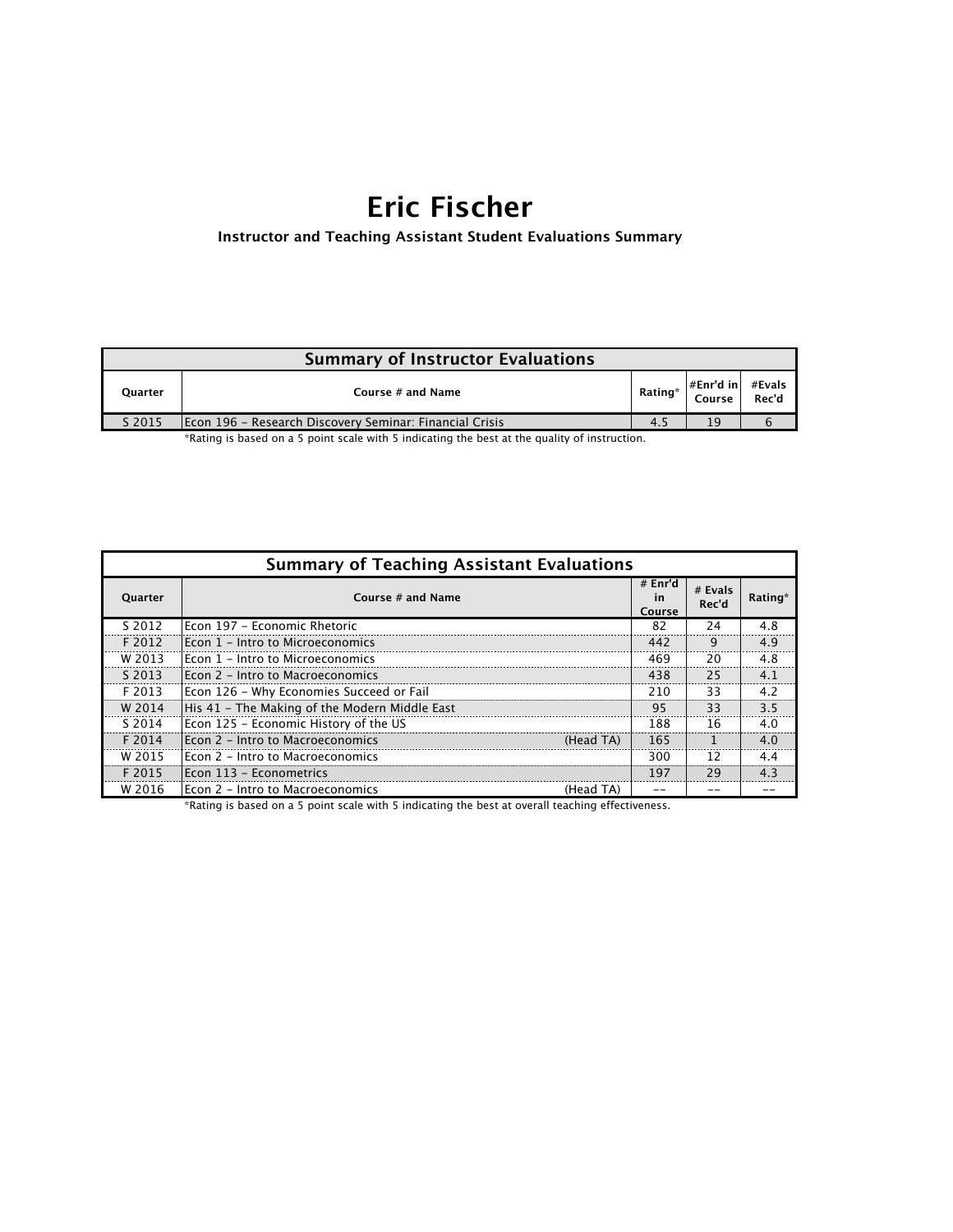# Spring 2015, Econ 196, Research Discovery Seminar: Financial Crisis, 62837, Fischer

62837 SEM 01: ECON 196 Fischer, Eric (fischer)

Results of survey

Started: May 25, 2015

Ended: June 7, 2015

Reply rate: 32% ( 6 / 19 )

Sakai Online Evaluation System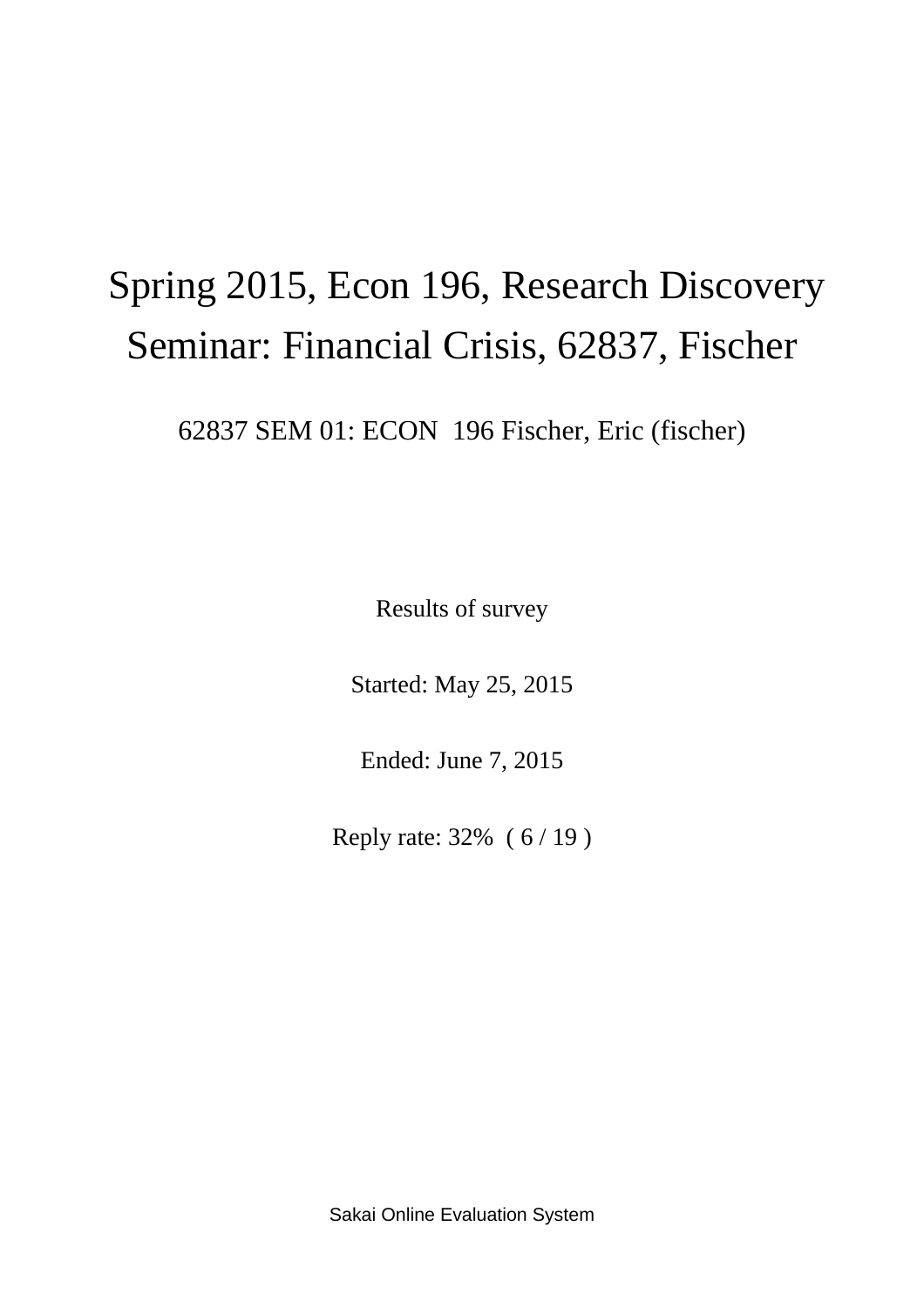### **Spring 2015, Econ 196, Reserach Discovery Seminar:**

#### **Financial Crisis, 62837, Fischer**

# Course/Group Items:

#### **1. Please enter your year in school.**

#### 6 answers, mean  $= 3.33$



# **2. My major field of study is:**

- math & economics
- BME
- Business Management Econ
- BME
- BME
- Global Economics

# Instructor Appraisal

Rate the quality of the following from poor to excellent.

 $1 =$  Poor

 $2 =$ Fair

3 = Satisfactory

4 = Very Good

# 5 = Excellent

# **3. Course preparation and organization**







6 answers, mean  $= 4.33$ 



#### **5. Clarity and Understandability**

6 answers, mean  $= 4.83$ 



#### **6. Enthusiasm for subject and for teaching**

6 answers, mean  $= 5.00$ 



# **7. Respect for students; sensitivity to and concern with their progress**

6 answers, mean  $= 5.00$ 



#### **8. Instructor availability and helpfulness**

 $6$  answers, mean =  $5.00$ 



# **9. Instructor fairness in evaluating students**

6 answers, mean  $= 4.83$ 

| $\mathbf{1}$   | $0\%$ (0)  |
|----------------|------------|
| $\overline{2}$ | $0\%$ (0)  |
| 3              | $0\%$ (0)  |
| 4              | $17\%$ (1) |
| 5              | $83\%$ (5) |
|                |            |

# **10. Quality of feedback on submitted work**

6 answers, mean  $= 4.67$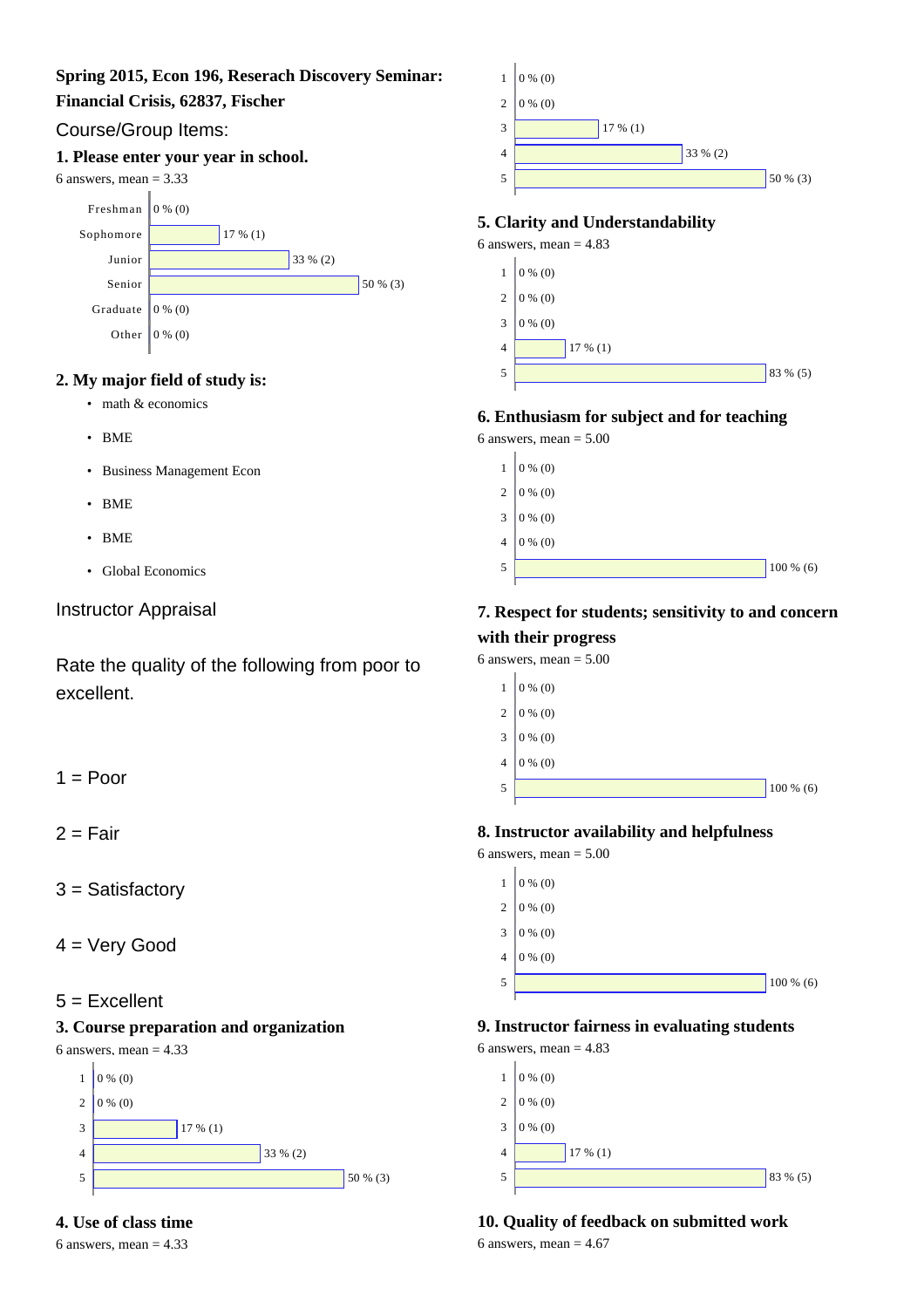

### **11. Instructor's overall effectiveness as a teacher**

6 answers, mean  $= 4.50$ 



Course AppraisalRate the quality of the following from poor to excellent. Leave blank if

not applicable.1 = Poor  $2 = \text{Fair } 3 =$ 

Satisfactory  $4 = \text{Very Good } 5 = \text{Excellent}$ 

# **12. Syllabus and handouts**

6 answers, mean  $= 4.67$ 

 $1 \mid 0 \% (0)$  $2 \mid 0 \% (0)$ 3 4 5  $0 \frac{6}{10}$  (0) 33 % (2) 67 % (4)

# **13. Examinations**

6 answers, mean  $= 4.67$ 



#### **14. Assignments**

6 answers, mean  $= 4.33$ 



# **15. Required reading**

6 answers, mean  $= 4.67$ 



# **16. Supplementary materials (films, slides, videos, guestlectures)**

6 answers, mean  $= 4.67$ 



#### **17. The course overall as a learning experience**  $6$  answers, mean =  $4.50$



Student ProfileRate your level of agreement with these statements from strongly disagreeto strongly agree.1 = Strongly Disagree  $2 =$ Somewhat Disagree 3 = Neutral 4 = Somewhat

Agree 5 = Strongly Agree

**18. I had a strong desire to take this course.**

6 answers, mean  $= 4.50$ 



# **19. This course is in my major field of study**

6 answers, mean  $= 4.83$ 



**20. I attended class regularly**

6 answers, mean  $= 4.83$